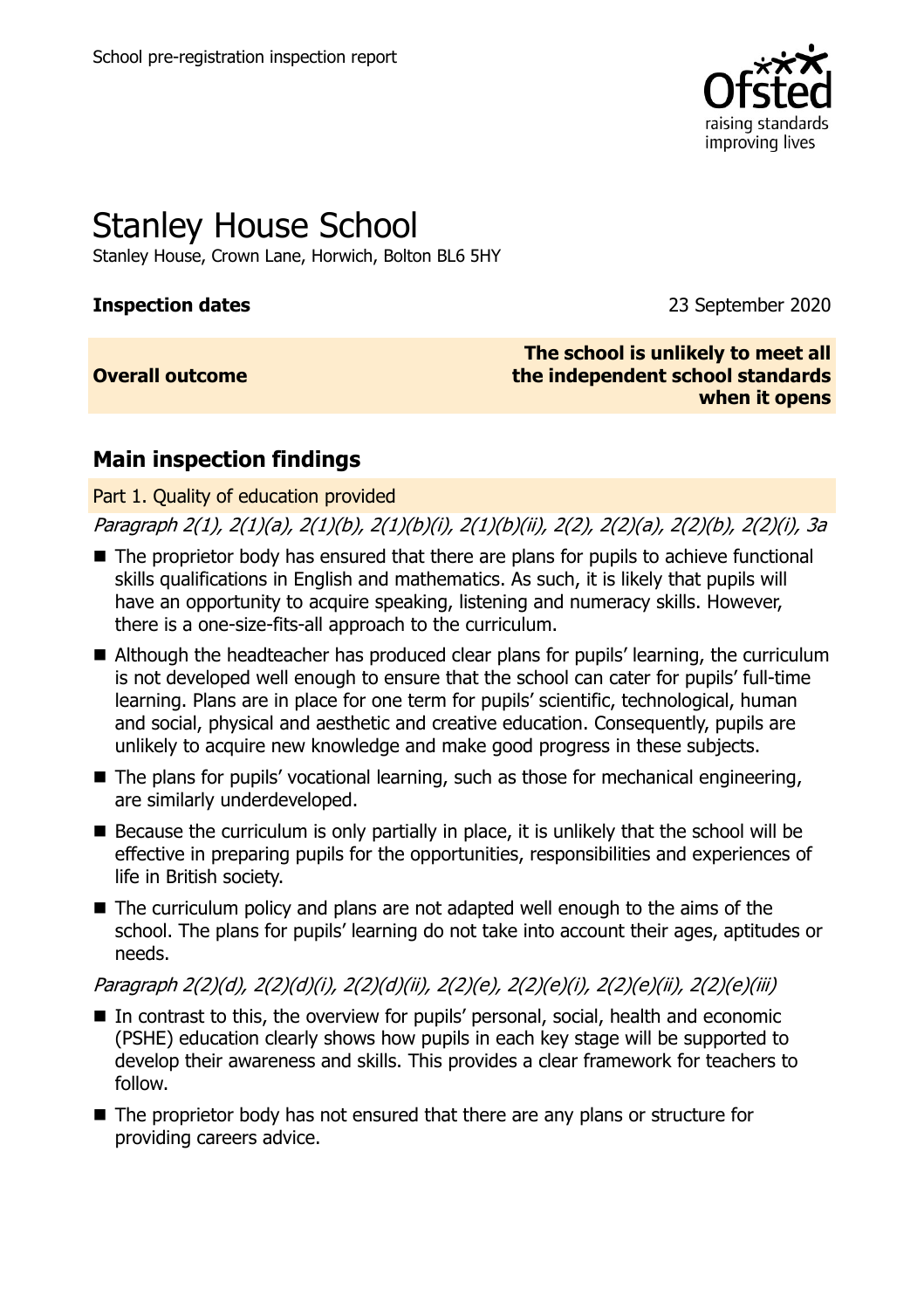

Paragraph 3, 3(a) 3(b), 3(c), 3(d), 3(e), 3(f), 3(g), 3(h), 3(i), 3(j), 4

- There is a format for tracking pupils' learning. Once the curriculum is fully in place, this is likely to be an effective method for assessing how each pupil is progressing in their work, particularly those with special educational needs and/or disabilities (SEND). However, at present it is unlikely to be helpful for teachers when planning pupils' next steps in learning because of the lack of detail in the curriculum.
- The underdevelopment of the curriculum means that resources are unlikely to be utilised well. Resourcing for the academic curriculum is basic.
- $\blacksquare$  The standards in this part are not likely to be met.

Part 2. Spiritual, moral, social and cultural development of pupils

Paragraph 5, 5(a), 5(b), 5(b)(i), 5(b)(ii), 5(b)(iii), 5(b)(iv), 5(b)(v), 5(b)(vi), 5(b)(vii), 5(c), 5(d), 5(d)(i), 5(d)(ii) 5(d)(iii)

- The proprietor body has ensured that the PSHE policy and schemes of work actively promote pupils' fundamental British values. The plans are likely to help to develop pupils' self-esteem and confidence.
- However, the scheme does not include a strong enough focus on developing pupils' understanding of right and wrong. The plans and policies do not encourage pupils to accept responsibility for their behaviour well enough.
- There is a clear promotion of equality through the PSHE curriculum and throughout the school's policies.
- The plans for pupils' learning include units on studying democracy. Leaders have taken steps to ensure that political issues are discussed in a fair and balanced way so that opposing views are equally considered.
- $\blacksquare$  The standards in this part are not likely to be met.

Part 3. Welfare, health and safety of pupils

Paragraph 7, 7(a), 7(b), 9, 9(a), 9(b), 9(c), 10, 11, 12, 13, 14, 15, 16, 16(a), 16(b)

- The safeguarding policy takes into account the most recent guidance from the Secretary of State. It is accessible for parents and carers on request.
- A written risk assessment policy is in place. However, there are few risk assessments in place, which means that pupils could be at undue risk. Particularly, the proprietor body has not completed a risk assessment for the risk that an electrical substation on the site would pose to pupils. For example, pupils can access this substation easily. Additionally, the walls surrounding it are made of concrete slabs, some of which are missing. Others are in a poor state of repair, as is the gate.
- The policies for behaviour and for anti-bullying lack detail. The proprietor body intends for the school to cater for pupils who have been permanently excluded from mainstream education. The policies are not specific enough to describe the strategies that would be helpful for staff to consistently manage pupils' behaviour. The proprietor body intends for staff to record behavioural incidents in pupils' individual records.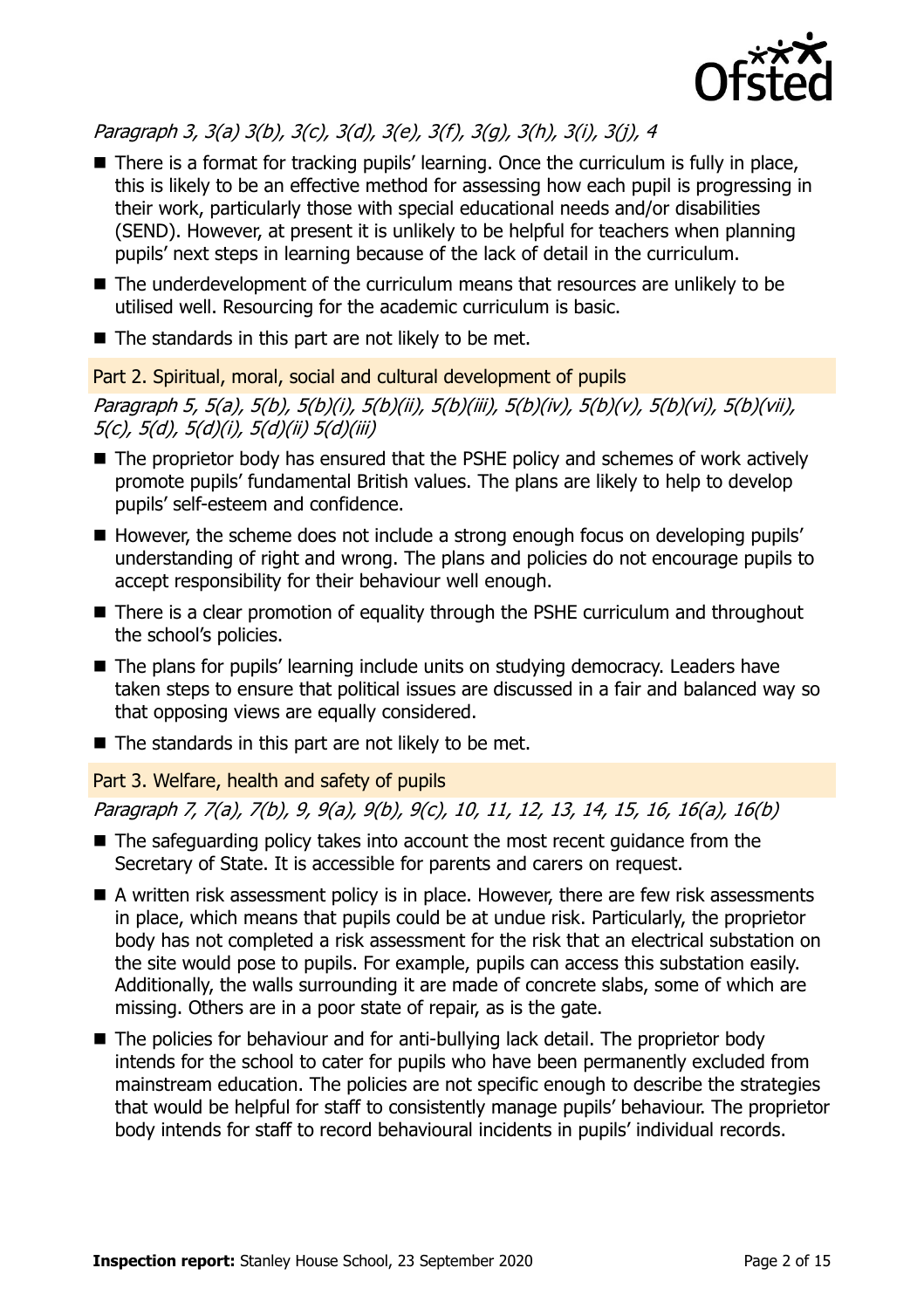

- The headteacher has ensured that there is a written health and safety policy in place. However, there are no control measures in place for hazardous substances or for the use of machinery needed for the vocational options that the school hopes to offer.
- $\blacksquare$  The proprietor body has ensured that there is a fire risk assessment that has been drawn up by a reputable firm. Members have ensured that all firefighting equipment has been checked and there are arrangements in place to check on fire call points on a weekly basis.
- The proprietor body has ensured that there is an attendance register in place ready for when pupils start at the school. The school's information management system is also able to create an admissions register.
- $\blacksquare$  The proprietor has also ensured that there is a first aid policy in place.
- $\blacksquare$  The standards in this part are not likely to be met.

Part 4. Suitability of staff, supply staff, and proprietors

Paragraph 17, 18(1), 18(2), 18(2)(a), 18(2)(b), 18(2)(c), 18(2)(c)(i), 18(2)(c)(ii), 18(2)(c)(iii), 18(2)(c)(iv), 18(2)(d), 18(2)(e), 18(3), 21(1), 21(2), 21(3), 21(3)(a), 21(3)(a)(i), 21(3)(a)(ii), 21(3)(a)(iii), 21(3)(a)(iv), 21(3)(a)(v), 21(3)(a)(vi), 21(3)(a)(vii), 21(3)(a)(viii), 21(3)(b), 21(4), 21(6), 21(7), 21(7)(a), 21(7)(b)

- During this inspection, leaders ensured that the records for the appointment of staff were collated into a single central register of checks.
- $\blacksquare$  Prohibition checks for existing teaching staff and checks for staff who are responsible for the management of the school were completed during the inspection. This ensured that these checks were completed prior to these staff working with any pupils.
- Checks on the health and fitness of staff are undertaken before staff are appointed and records of these are kept in each staff member's confidential files.

Paragraph 19(1),19(2), 19(2)(a), 19(2)(a)(i), 19(2)(a)(i)(aa), 19(2)(a)(i)(bb), 19(2)(a)(i)(cc), 19(2)(a)(dd), 19(2)(a)(ii), 19(2)(b), 19(2)(c), 19(2)(d), 19(2)(d)(i), 19(2)(d)(ii), 19(3)

- The proprietor body has received confirmation from a supply agency that all preappointment checks have been carried out on the supply staff that they intend to use. Leaders have also carried out additional checks of their own. For example, the proprietor requires all supply staff to sign up to the Disclosure and Barring Service (DBS) update service.
- $\blacksquare$  The standards in this part are likely to be met.

Part 5. Premises of and accommodation at schools

Paragraph 23, 23(1), 23(1)(a), 23(1)(b), 23(1)(c), 23(2)

■ The proprietor body has ensured that there are toilets for pupils' sole use. These are suitable for individual occupancy and are lockable from the inside. There is also a disabled toilet which could also be used by other pupils, staff, volunteers and visitors.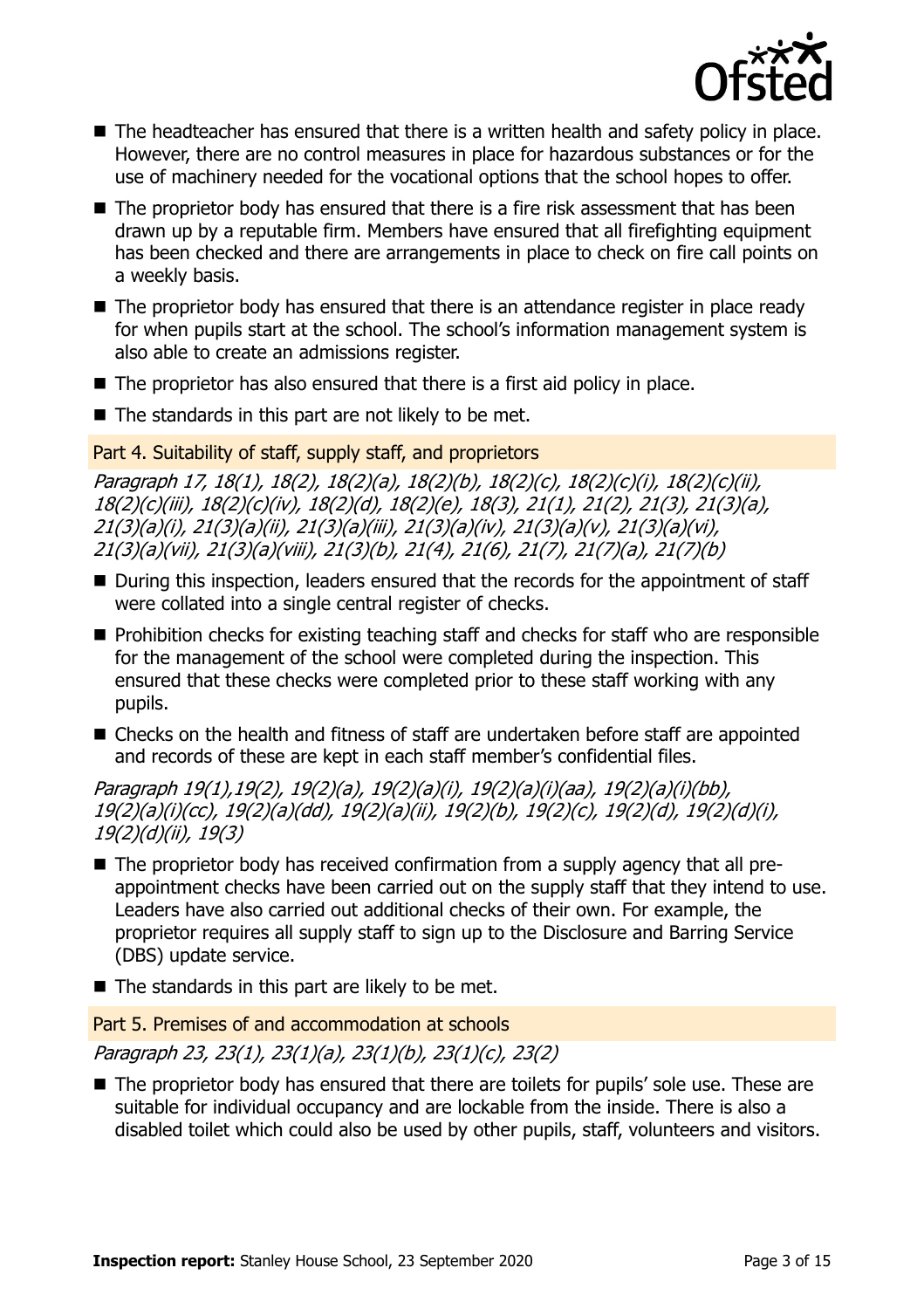

■ There are no changing or showering facilities on the school site. The proprietor body proposes to use the changing rooms and showers at the local leisure centre where they plan to deliver pupils' physical education lessons.

#### Paragraph 24(1), 24(1)(a), 24(1)(b), 24(2)

■ The proprietor body has not ensured that there is suitable accommodation for the medical treatment of pupils. The proprietor body intends to develop the premises to include this facility.

#### Paragraph 25, 26

Internally, the site is well maintained. There are suitable acoustics within the classrooms.

Paragraph 27, 27(a), 27(b), 28(1), 28(1)(a), 28(1)(b), 28(1)(c), 28(1)(d), 28(2), 28(2)(a), 28(2)(b), 29(1), 29(1)(a), 29(1)(b), 31, 31(a), 31(b), 31(c)

- The internal areas of the building are well lit and there is external lighting fitted to the exterior of the building that works on a PIR sensor.
- $\blacksquare$  The workshop area has a very high ceiling. As such, the acoustics would not be suitable for large groups of pupils. This means that the space is not suitable for more than eight pupils, especially if they are operating tools and machinery requiring close adult supervision.
- $\blacksquare$  Suitable drinking water is provided but is not marked as such, which may cause confusion for pupils.
- There is a large area at the front of the premises which is used as a car park. There are no other areas that are designated as a play area for pupils to use at breaktimes.
- $\blacksquare$  The standards in this part are not likely to be met.

#### Part 6. Provision of information

Paragraph 32(1), 32(1)(a), 32(1)(b), 32(1)(c), 32(1)(f), 32(1)(g), 32(1)(h), 32(1)(i), 32(1)(j), 32(3), 32(3)(a), 32(3)(b), 32(3)(c), 32(3)(d), 32(3)(e), 32(3)(f), 32(3)(g)

- $\blacksquare$  The proprietor body has not put arrangements in place to provide an annual written report to parents to inform them of their children's progress. There is currently no format for these reports.
- Leaders have not put systems in place to account for the income and expenditure for each pupil who will be funded by a local authority.
- The school does not have a website. Copies of any of the school policies, including the school's safeguarding policy, are available to parents on request.

#### Paragraph 32(2), 32(2)(a), 32(2)(b), 32(b)(ii), 32(2)(c), 32(2)(d), 32(3)(b)

- $\blacksquare$  The proprietor body has ensured that there is a written statement of the school aims that includes the relevant school contact details. It also provides the name of the proprietor body and the address and telephone number of its main office.
- $\blacksquare$  The admissions policy states that the school intends to admit pupils with education, health and care plans. The school has a statement to show how these pupils will be supported through small class sizes and the support of a mentor. However, these plans are let down by the lack of curriculum information available and it is unlikely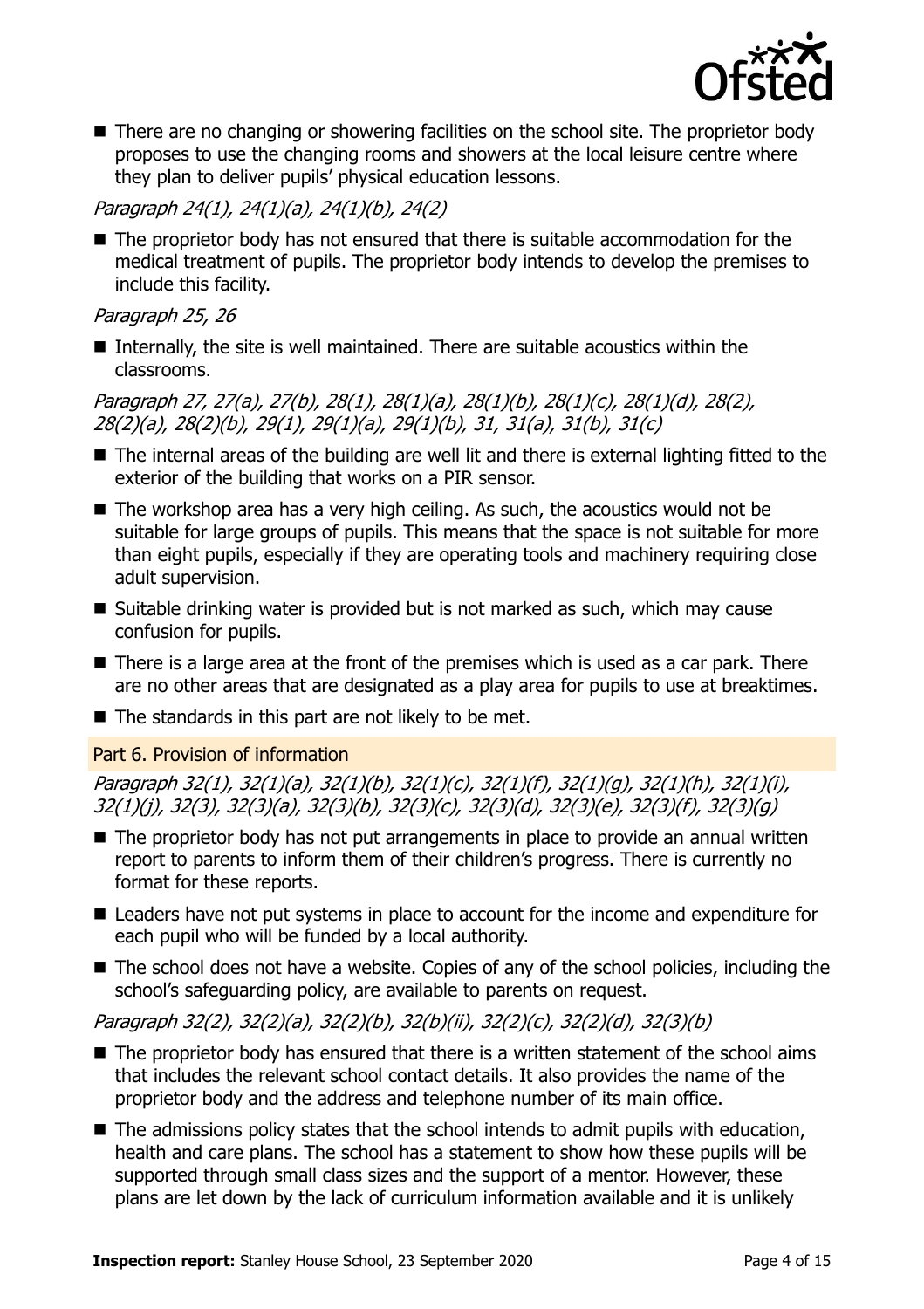

that the school will be able to provide sufficient information for the purposes of an education, health and care plan for pupils with SEND.

 $\blacksquare$  The standards in this part are not likely to be met.

Part 7. Manner in which complaints are handled

Paragraph 33, 33(a), 33(b), 33(c), 33(d), 33(e), 33(f), 33(g), 33(h) 33(i), 33(i)(i), 33(i)(ii), 33(j), 33(j)(i), 33(j)(ii), 33(k)

- $\blacksquare$  The complaints process has different stages that allow for complaints to be raised, both informally and formally. There are clear timescales in the policy for each of these stages.
- The proprietor has ensured that there is a complaints procedure in place. Leaders have ensured that at least one member of the panel will be independent of the management and the running of the school.
- $\blacksquare$  The standards in this part are likely to be met.

Part 8. Quality of leadership in and management of schools

### Paragraph 34(1), 34(1)(a), 34(1)(b), 34(1)(c)

- The proprietor body and headteacher have taken steps towards meeting some of the independent school standards (ISS). The proprietor body has not checked carefully enough on how well the school is able to consistently meet the ISS.
- The proprietor body has not ensured that there is adequate consideration for pupils' well-being when managing health and safety risks.
- $\blacksquare$  The standards in this part are not likely to be met.

Schedule 10 of the Equality Act 2010

- $\blacksquare$  The proprietor body has ensured that there is an accessibility plan in place. This details relevant targets for making sure that all pupils have access to the curriculum and that the premises are accessible for all pupils.
- The proprietor body has ensured that the requirements of the Equality Act 2010 are likely to be met.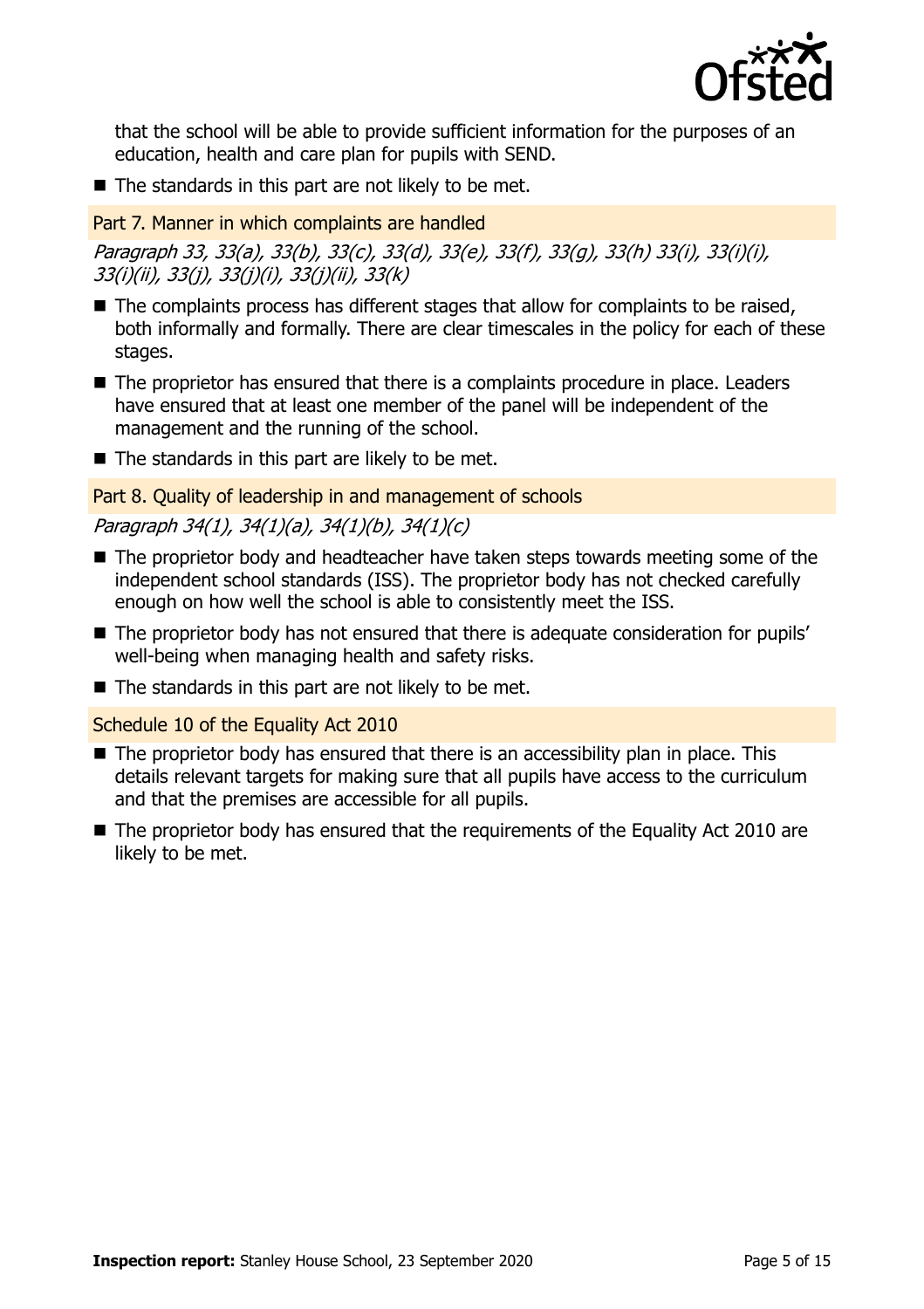

# **Compliance with regulatory requirements**

The school is unlikely to meet the requirements of the schedule to The Education (Independent School Standards) Regulations 2014 ('the independent school standards') and associated requirements, as set out in the annex of this report.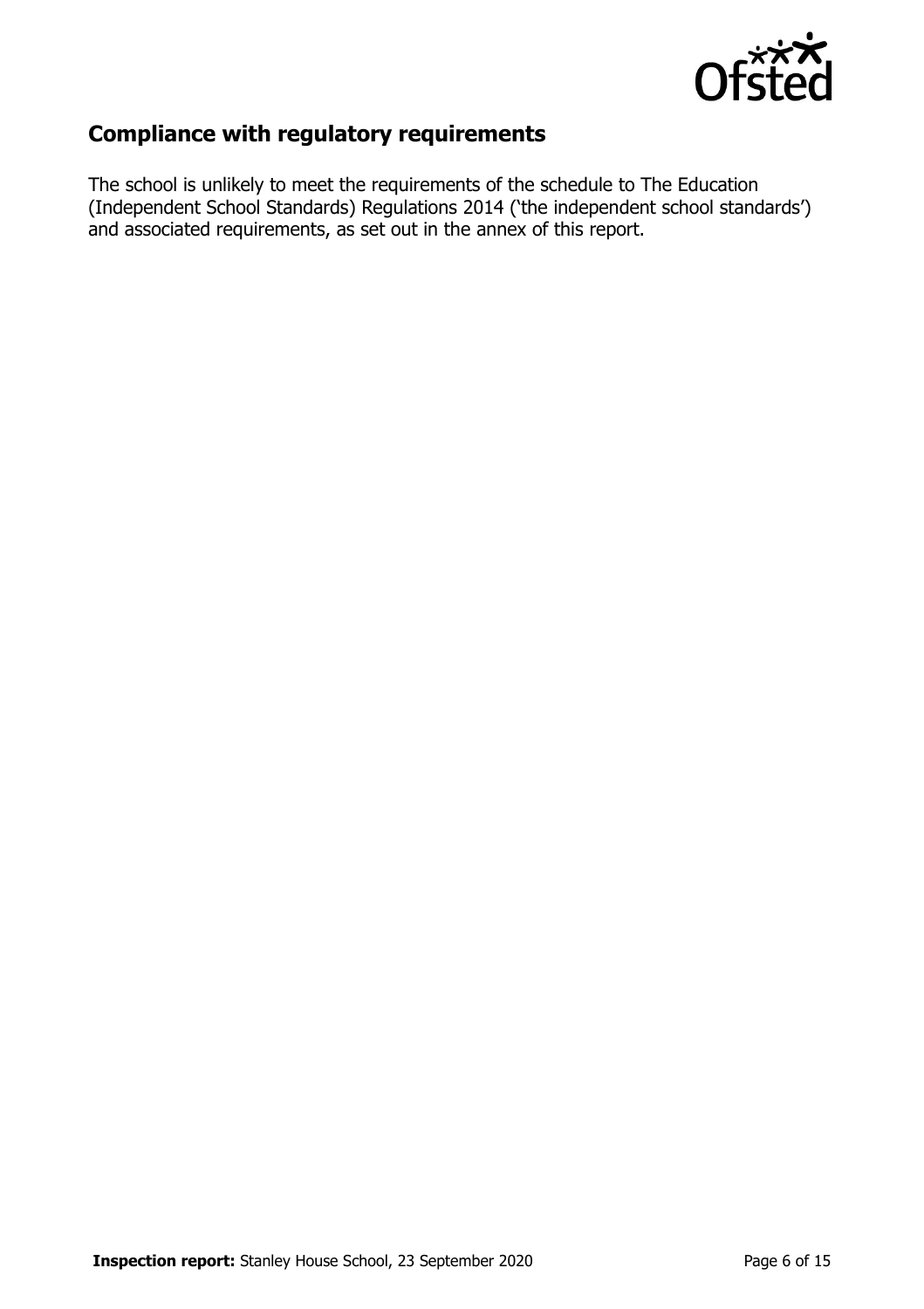

# **Proposed school details**

| Unique reference number  | 147873   |
|--------------------------|----------|
| DfE registration number  | 350/6007 |
| <b>Inspection number</b> | 10151407 |

This inspection was carried out under section 99 of the Education and Skills Act 2008, the purpose of which is to advise the Secretary of State for Education about the school's likely compliance with the independent school standards that are required for registration as an independent school.

| Type of school                       | Independent other                |
|--------------------------------------|----------------------------------|
| School status                        | Independent school               |
| Proprietor                           | Achieve Training CIC             |
| Headteacher                          | <b>Phil Rennison</b>             |
| Annual fees (day pupils)             | £22,000 to £40,000               |
| Telephone number                     | 07845029039                      |
| Website                              | <b>None</b>                      |
| <b>Email address</b>                 | rob.mcguinness@achievebury.co.uk |
| Date of previous standard inspection | Not previously inspected         |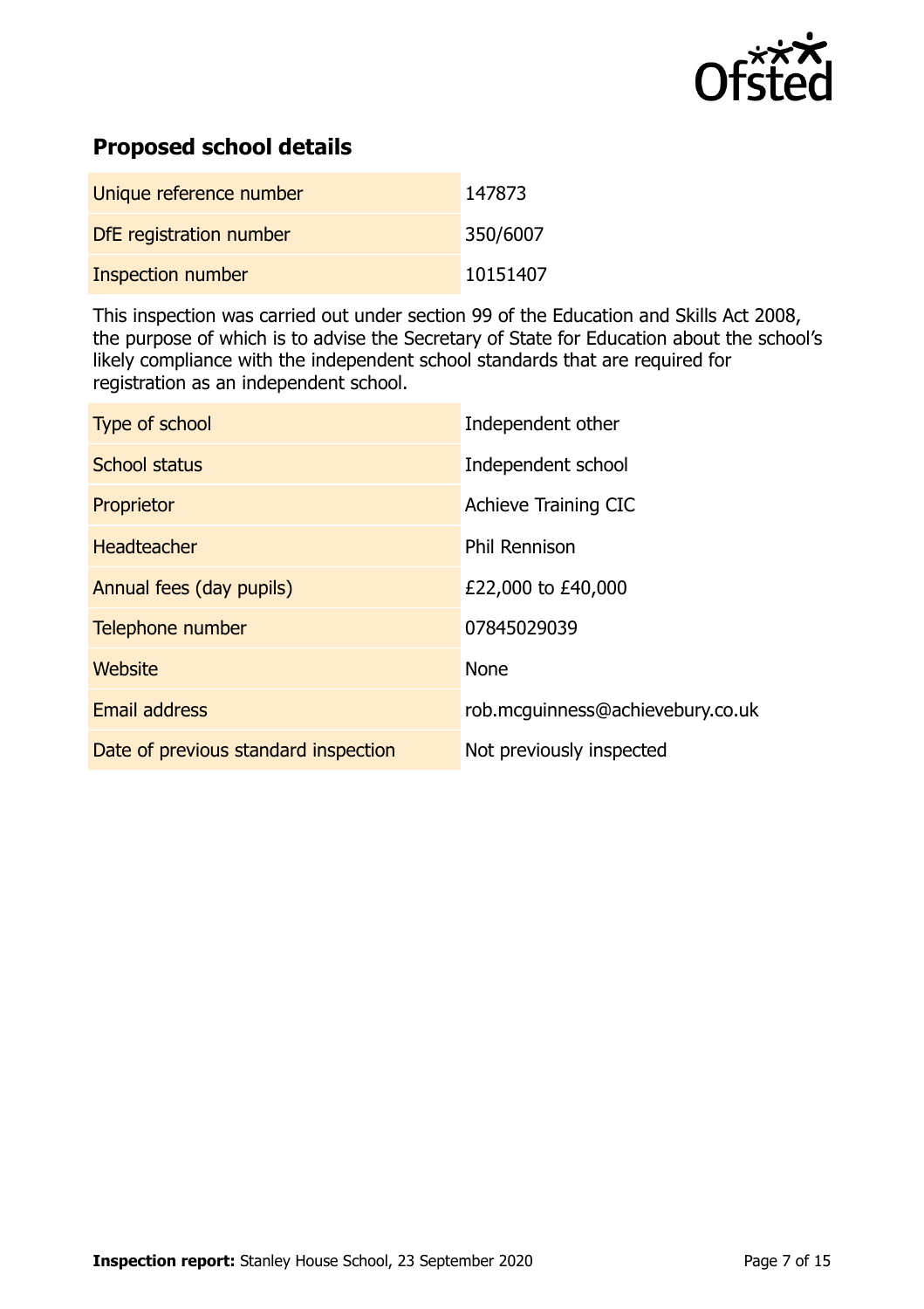

#### **Pupils**

|                                        | <b>School's current</b><br>position | School's<br>proposal | Inspector's<br>recommenda-<br>tion |
|----------------------------------------|-------------------------------------|----------------------|------------------------------------|
| Age range of pupils                    | Not applicable                      | $11 - 16$            | $11 - 16$                          |
| Number of pupils on the<br>school roll | Not applicable                      | 36                   | 20                                 |

#### Reason for inspector's recommendations

■ There are only three small classrooms on site. Once staffing has been taken into account, two of these classrooms will be suitable for up to three secondary aged pupils and the third will be suitable for up to six pupils. In addition, there is a large workshop space. The acoustics and the likely needs of pupils are currently limiting factors in determining the size of cohort that this room could safely accommodate to around eight pupils. Work is proposed to take place to add capacity with the installation of more classrooms in this space in the near future.

#### **Pupils**

|                                                                                                                                                                | <b>School's current position</b> | <b>School's proposal</b> |
|----------------------------------------------------------------------------------------------------------------------------------------------------------------|----------------------------------|--------------------------|
| Gender of pupils                                                                                                                                               | Not applicable                   | Mixed                    |
| Number of full-time<br>pupils of compulsory<br>school age                                                                                                      | Not applicable                   | 36                       |
| Number of part-time<br>pupils                                                                                                                                  | Not applicable                   | $\mathbf 0$              |
| Number of pupils with<br>special educational<br>needs and/or disabilities                                                                                      | Not applicable                   | 20                       |
| Of which, number of<br>pupils with a statement<br>of special educational<br>needs or an education,<br>health and care plan                                     | Not applicable                   | 20                       |
| Of which, number of<br>pupils paid for by a local<br>authority with a<br>statement of special<br>educational needs or an<br>education, health and<br>care plan | Not applicable                   | 20                       |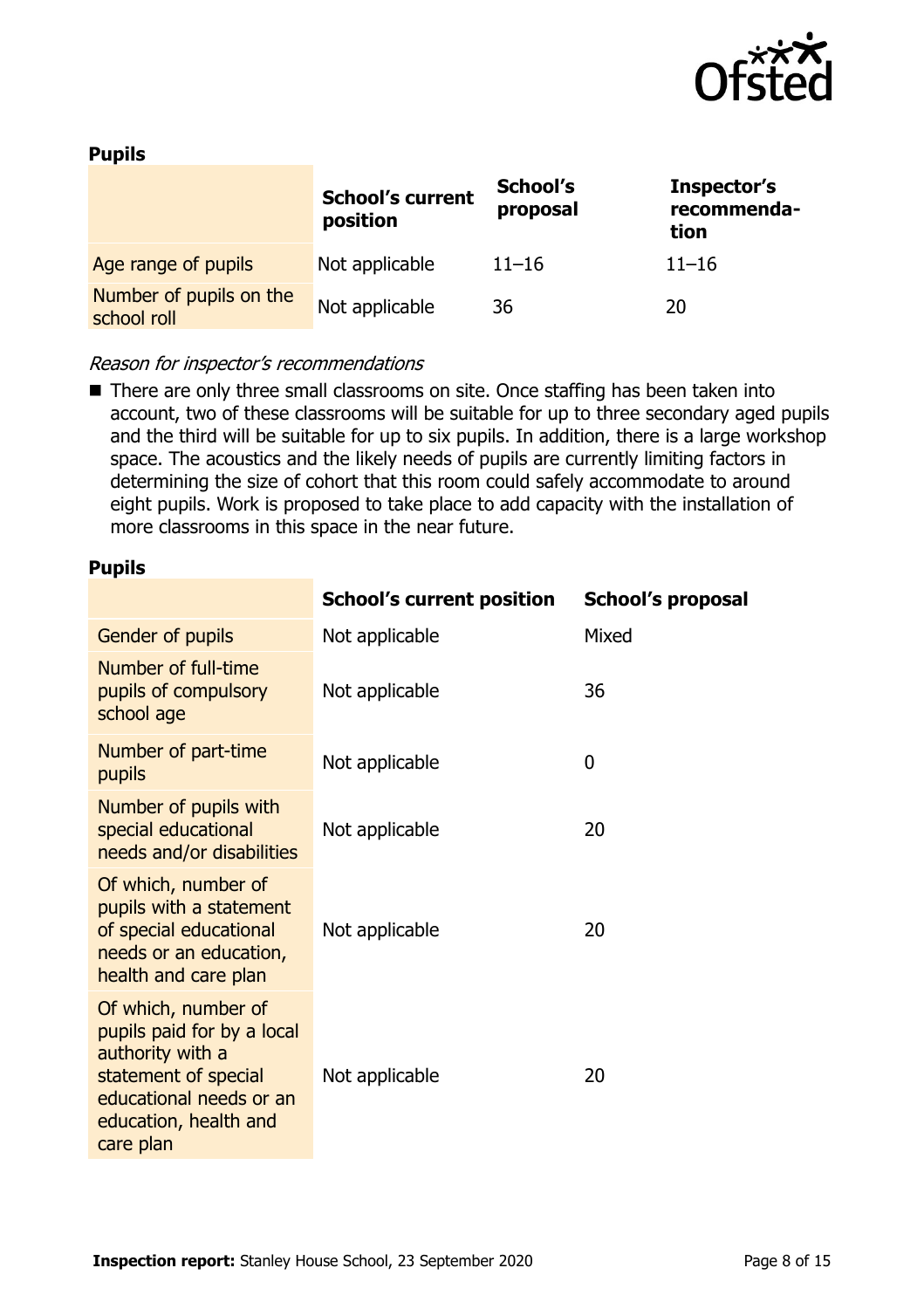

#### **Staff**

|                                                  | <b>School's current position</b> | <b>School's proposal</b> |
|--------------------------------------------------|----------------------------------|--------------------------|
| Number of full-time<br>equivalent teaching staff | Not applicable                   | 8                        |
| Number of part-time<br>teaching staff            | Not applicable                   | 18                       |
| Number of staff in the<br>welfare provision      | Not applicable                   |                          |

#### **Information about this proposed school**

- Stanley House is situated on an industrial estate in Horwich, Bolton.
- The school intends to admit pupils who have been excluded from mainstream settings.
- The school proposes to cater for pupils who have cognitive and learning needs, specific learning difficulties, moderate learning difficulties, behavioural, emotional and social development needs, behavioural, emotional and social difficulties and pupils who have autism spectrum disorder.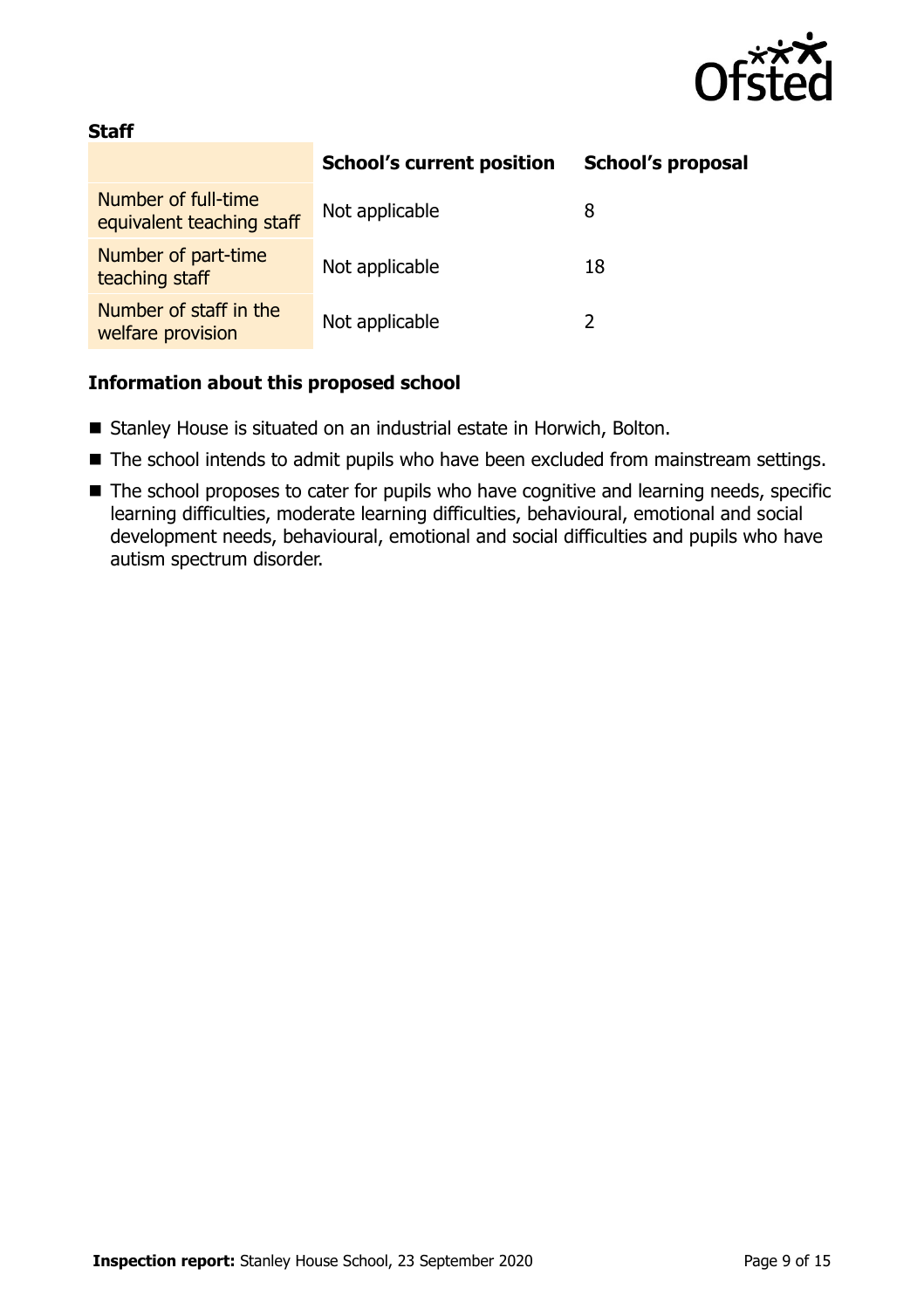

# **Information about this inspection**

- This inspection was commissioned by the Department for Education (DfE) to determine if the school is likely to meet the independent school standards prior to opening as a registered school.
- This was the school's first pre-registration inspection.
- The inspector met with a representative of the proprietor body and the headteacher, who is also the safeguarding leader, and the school administrator.
- The inspector scrutinised a variety of documentation including that associated with safeguarding, the curriculum and pupils' welfare and personal development.
- The inspector scrutinised documentation about the curriculum which included the plans for the education of pupils at the school and assessment arrangements.

#### **Inspection team**

Steve Bentham, lead inspector **Her Majesty's Inspector**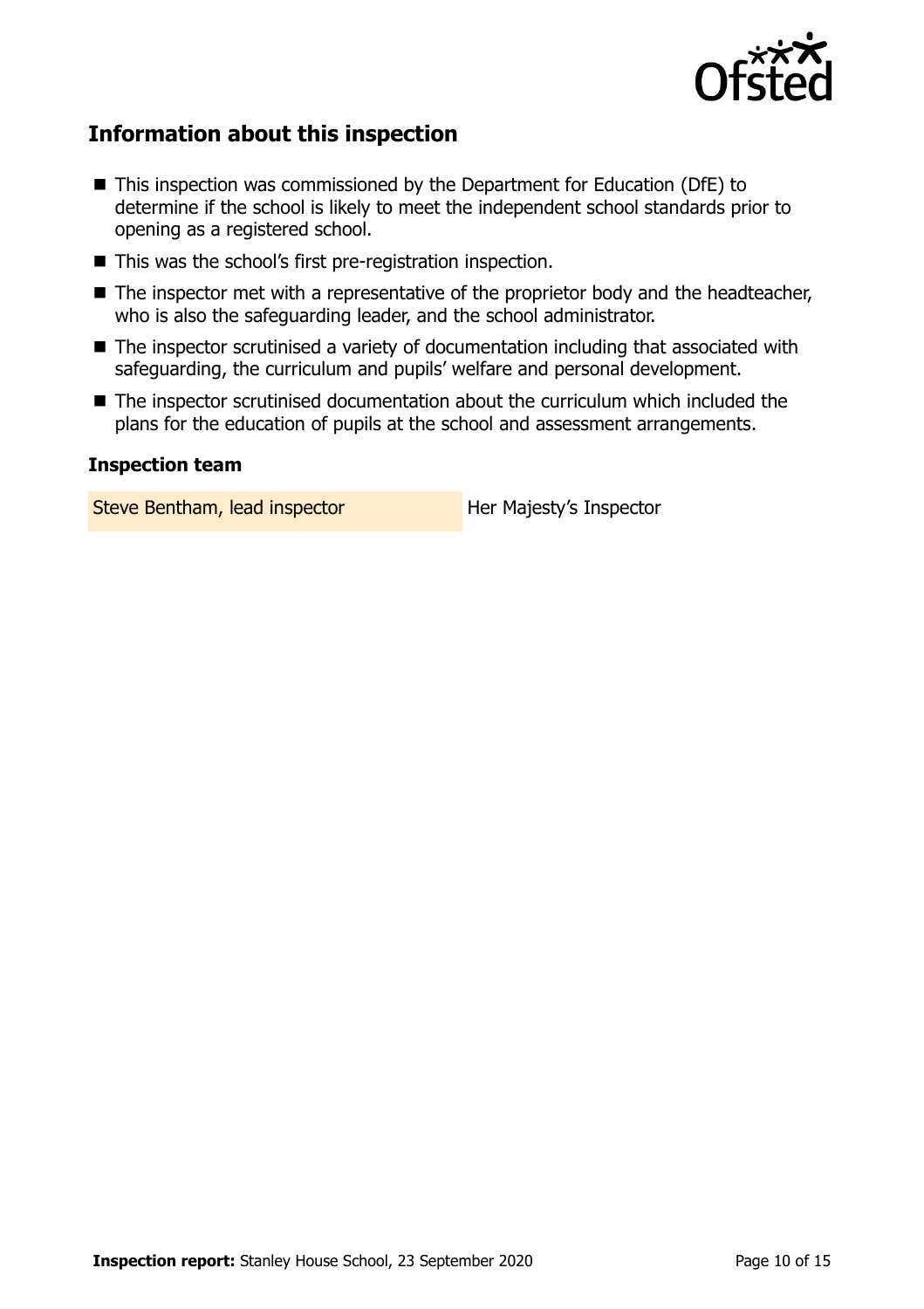

# **Annex. Compliance with regulatory requirements**

#### **The school is unlikely to meet the following independent school standards**

#### **Part 1. Quality of education provided**

2(1) The standard in this paragraph is met if-

- $-$  2(1)(a) the proprietor ensures that a written policy on the curriculum, supported by appropriate plans and schemes of work, which provides for the matters specified in sub-paragraph (2) is drawn up and implemented effectively; and
- $-$  2(1)(b) the written policy, plans and schemes of work-
- 2(1)(b)(i) take into account the ages, aptitudes and needs of all pupils, including those pupils with an EHC plan; and
- $\blacksquare$  2(2) For the purposes of paragraph (2)(1)(a), the matters are-
- 2(2)(a) full-time supervised education for pupils of compulsory school age (construed in accordance with section 8 of the Education Act 1996), which gives pupils experience in linguistic, mathematical, scientific, technological, human and social, physical and aesthetic and creative education;
- 2(2)(e) for pupils receiving secondary education, access to accurate, up-to-date careers guidance that-
- 2(2)(e)(i) is presented in an impartial manner;
- 2(2)(e)(ii) enables them to make informed choices about a broad range of career options; and
- 2(2)(e)(iii) helps to encourage them to fulfil their potential;
- 2(2)(h) that all pupils have the opportunity to learn and make progress; and
- 2(2)(i) effective preparation of pupils for the opportunities, responsibilities and experiences of life in British society.
- 3 The standard in this paragraph is met if the proprietor ensures that the teaching at the school-
- 3(a) enables pupils to acquire new knowledge and make good progress according to their ability so that they increase their understanding and develop their skills in the subjects taught;
- 3(b) fosters in pupils self-motivation, the application of intellectual, physical and creative effort, interest in their work and the ability to think and learn for themselves;
- 3(c) involves well planned lessons and effective teaching methods, activities and management of class time;
- 3(d) shows a good understanding of the aptitudes, needs and prior attainments of the pupils, and ensures that these are taken into account in the planning of lessons;
- 3(e) demonstrates good knowledge and understanding of the subject matter being taught;
- 3(f) utilises effectively classroom resources of a good quality, quantity and range;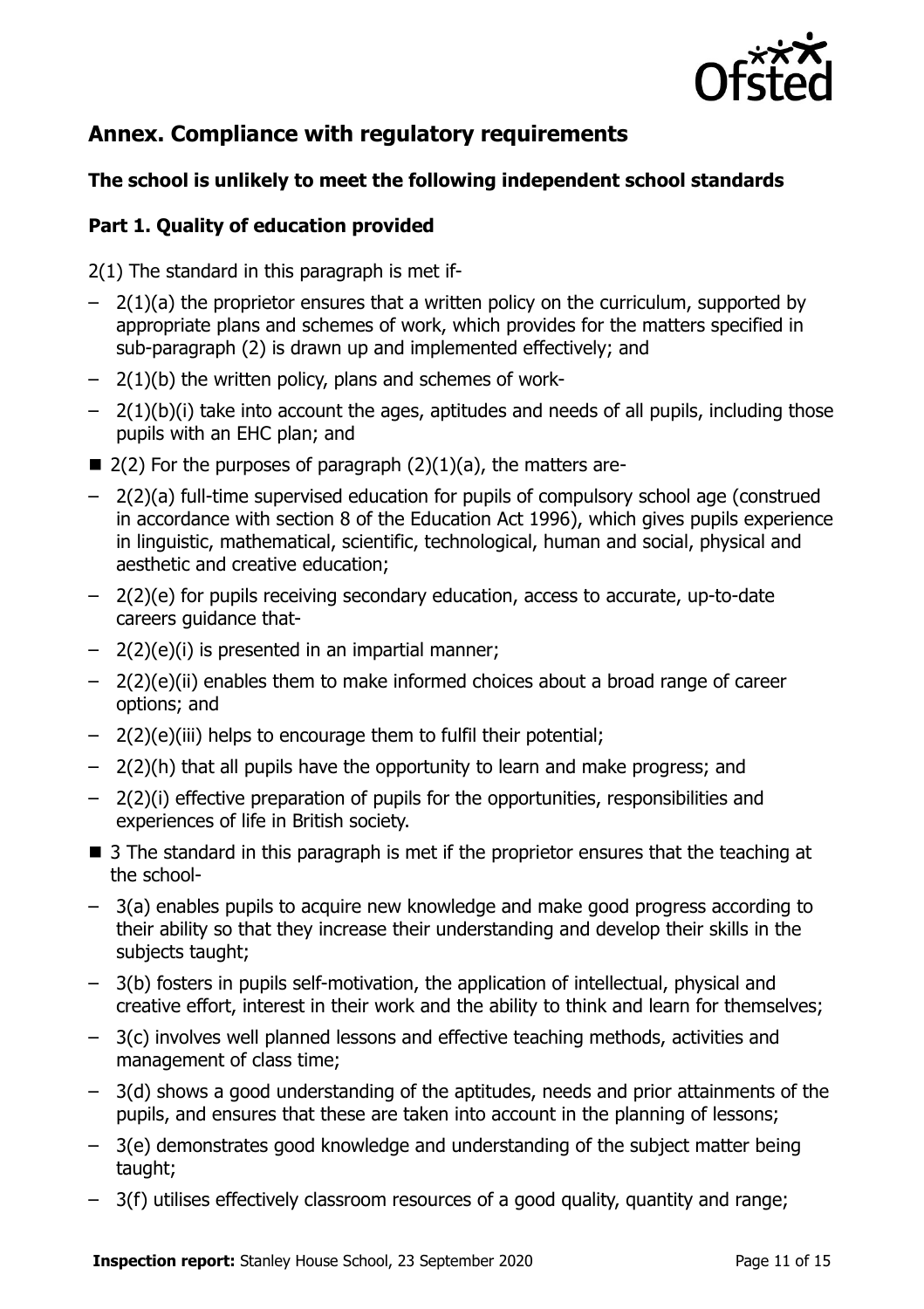

- 3(g) demonstrates that a framework is in place to assess pupils' work regularly and thoroughly and use information from that assessment to plan teaching so that pupils can progress;
- 3(h) utilises effective strategies for managing behaviour and encouraging pupils to act responsibly.

#### **Part 2. Spiritual, moral, social and cultural development of pupils**

- 5 The standard about the spiritual, moral, social and cultural development of pupils at the school is met if the proprietor-
- 5(b)(ii) enables pupils to distinguish right from wrong and to respect the civil and criminal law of England;
- 5(b)(iii) encourages pupils to accept responsibility for their behaviour, show initiative and understand how they can contribute positively to the lives of those living and working in the locality in which the school is situated and to society more widely;
- 5(b)(iv) enables pupils to acquire a broad general knowledge of and respect for public institutions and services in England.

## **Part 3. Welfare, health and safety of pupils**

- 7 The standard in this paragraph is met if the proprietor ensures that-
- 7(a) arrangements are made to safeguard and promote the welfare of pupils at the school; and
- 9 The standard in this paragraph is met if the proprietor promotes good behaviour amongst pupils by ensuring that-
- 9(a) a written behaviour policy is drawn up that, amongst other matters, sets out the sanctions to be adopted in the event of pupil misbehaviour;
- 9(b) the policy is implemented effectively; and
- 10 The standard in this paragraph is met if the proprietor ensures that bullying at the school is prevented in so far as reasonably practicable, by the drawing up and implementation of an effective anti-bullying strategy.
- 16 The standard in this paragraph is met if the proprietor ensures that-
- 16(a) the welfare of pupils at the school is safeguarded and promoted by the drawing up and effective implementation of a written risk assessment policy; and
- 16(b) appropriate action is taken to reduce risks that are identified.

#### **Part 5. Premises of and accommodation at schools**

- $\blacksquare$  23(1) Subject to sub-paragraph (2), the standard in this paragraph is met if the proprietor ensures that–
- $\blacksquare$  23(1)(c) suitable changing accommodation and showers are provided for pupils aged 11 years or over at the start of the school year who receive physical education.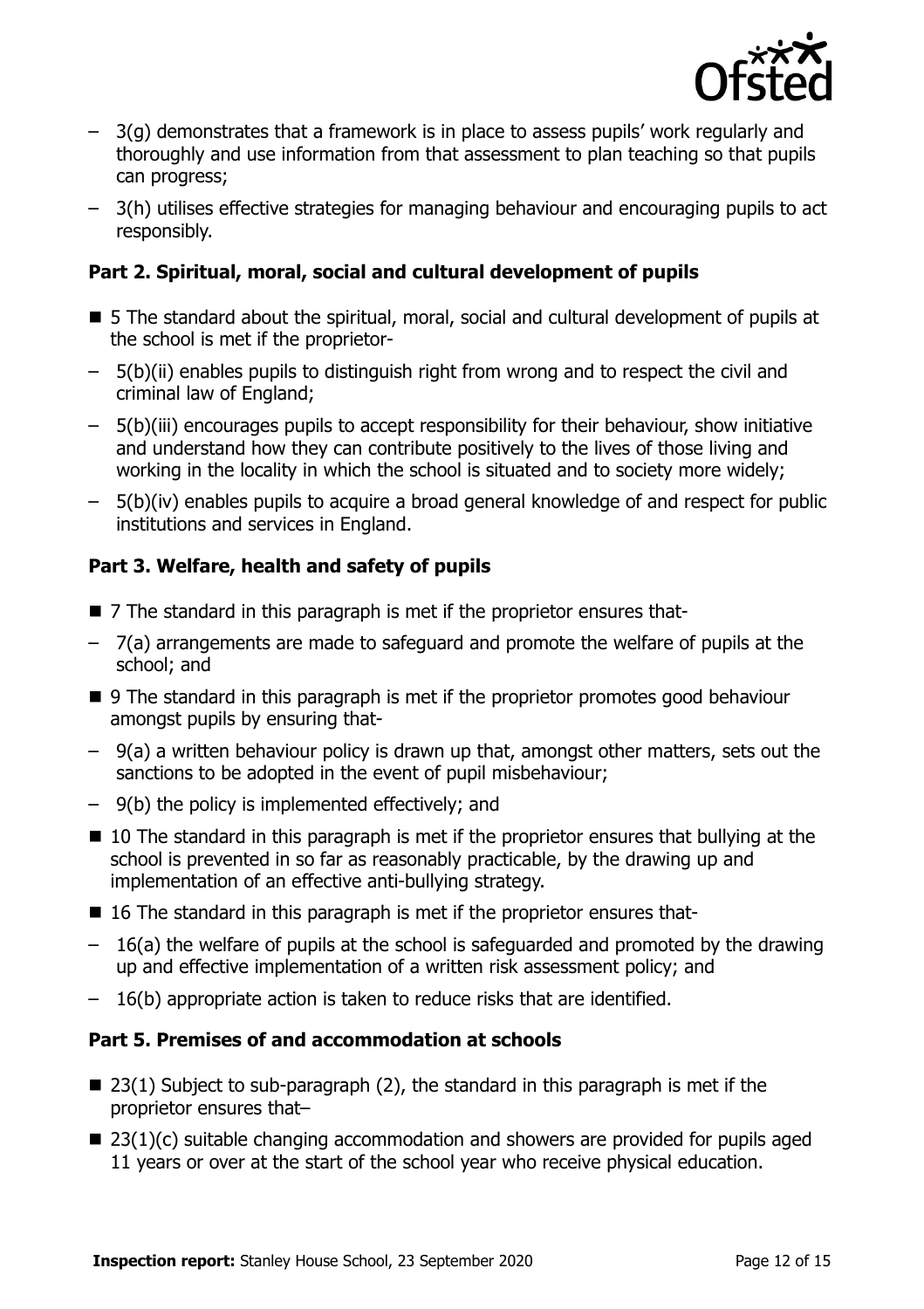

- $\blacksquare$  24(1) The standard in this paragraph is met if the proprietor ensures that suitable accommodation is provided in order to cater for the medical and therapy needs of pupils, including-
- 24(1)(a) accommodation for the medical examination and treatment of pupils;
- 24(1)(b) accommodation for the short term care of sick and injured pupils, which includes a washing facility and is near to a toilet facility; and
- $\blacksquare$  24(2) The accommodation provided under sub-paragraphs (1)(a) and (b) may be used for other purposes (apart from teaching) provided it is always readily available to be used for the purposes set out in sub-paragraphs (1)(a) and (b).
- 25 The standard in this paragraph is met if the proprietor ensures that the school premises and the accommodation and facilities provided therein are maintained to a standard such that, so far as is reasonably practicable, the health, safety and welfare of pupils are ensured.
- $\blacksquare$  28(1) The standard in this paragraph is met if the proprietor ensures that-
- $-$  28(1)(c) cold water supplies that are suitable for drinking are clearly marked as such; and
- $\blacksquare$  29(1) The standard in this paragraph is met if the proprietor ensures that suitable outdoor space is provided in order to enable-
- $-$  29(1)(b) pupils to play outside.

### **Part 6. Provision of information**

- $\blacksquare$  32(1) The standard about the provision of information by the school is met if the proprietor ensures that-
- 32(1)(f) an annual written report of each registered pupil's progress and attainment in the main subject areas taught is provided to the parents of that registered pupil except that no report need be provided where the parent has agreed otherwise;
- $-$  32(1)(h) where a pupil wholly or partly funded by a local authority (except where funding is solely for free of charge early years provision in accordance with the duty contained in section 7 of the Childcare Act 2006[16]) is registered at the school, an annual account of income received and expenditure incurred by the school in respect of that pupil is provided to the local authority and, on request, to the Secretary of State;
- 32(1)(i) where a pupil with an EHC plan wholly or partly funded by a local authority or other body through public funds is registered at the school, such information as may reasonably be required for the purpose of the annual review of the EHC plan is provided to the responsible local authority; and
- 32(3)(d) particulars of arrangements for meeting the standards contained in paragraphs 9, 10, 11 and 13.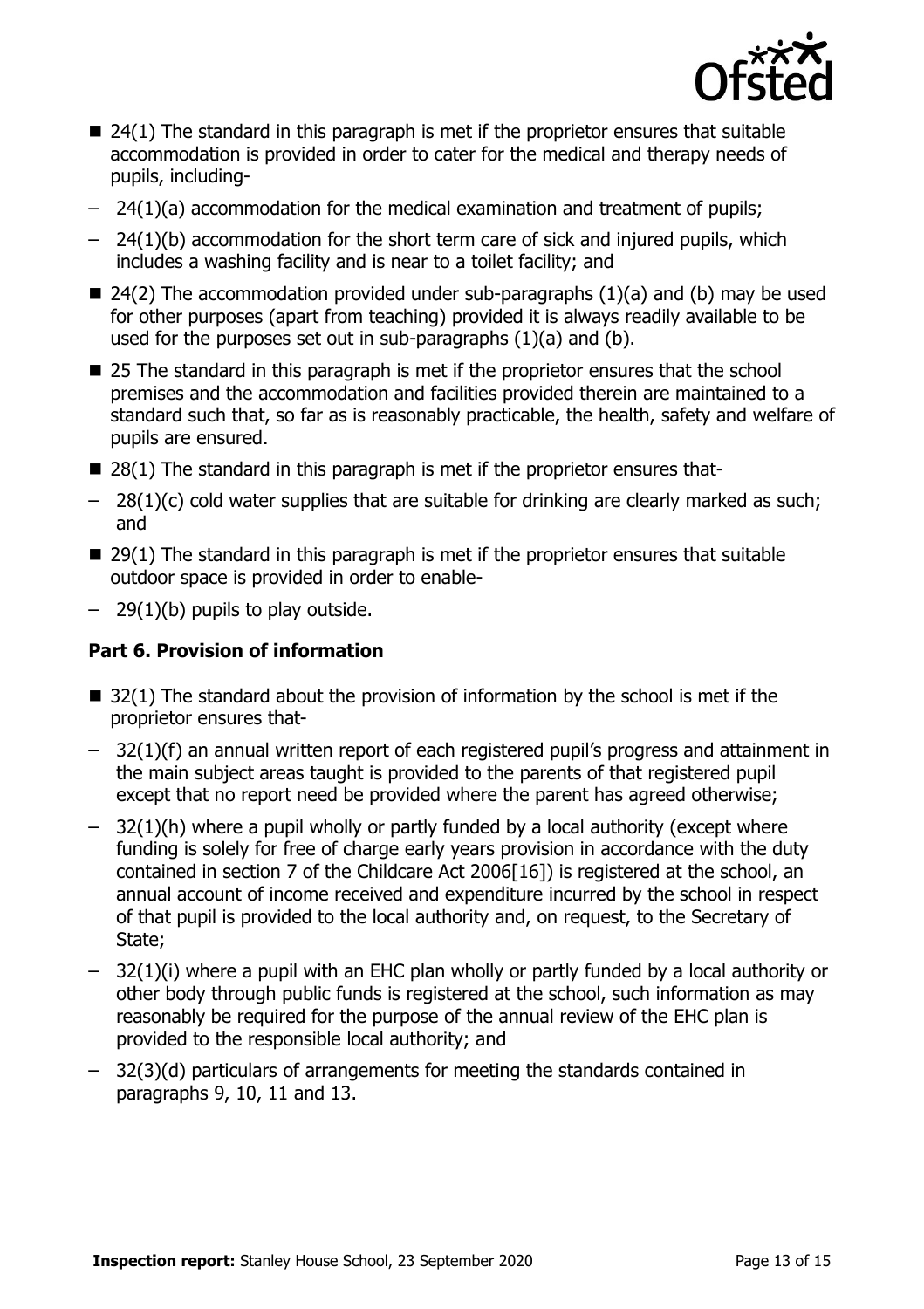

#### **Part 8. Quality of leadership in and management of schools**

- $\blacksquare$  34(1) The standard about the quality of leadership and management is met if the proprietor ensures that persons with leadership and management responsibilities at the school-
- 34(1)(a) demonstrate good skills and knowledge appropriate to their role so that the independent school standards are met consistently;
- 34(1)(b) fulfil their responsibilities effectively so that the independent school standards are met consistently; and
- 34(1)(c) actively promote the well-being of pupils.